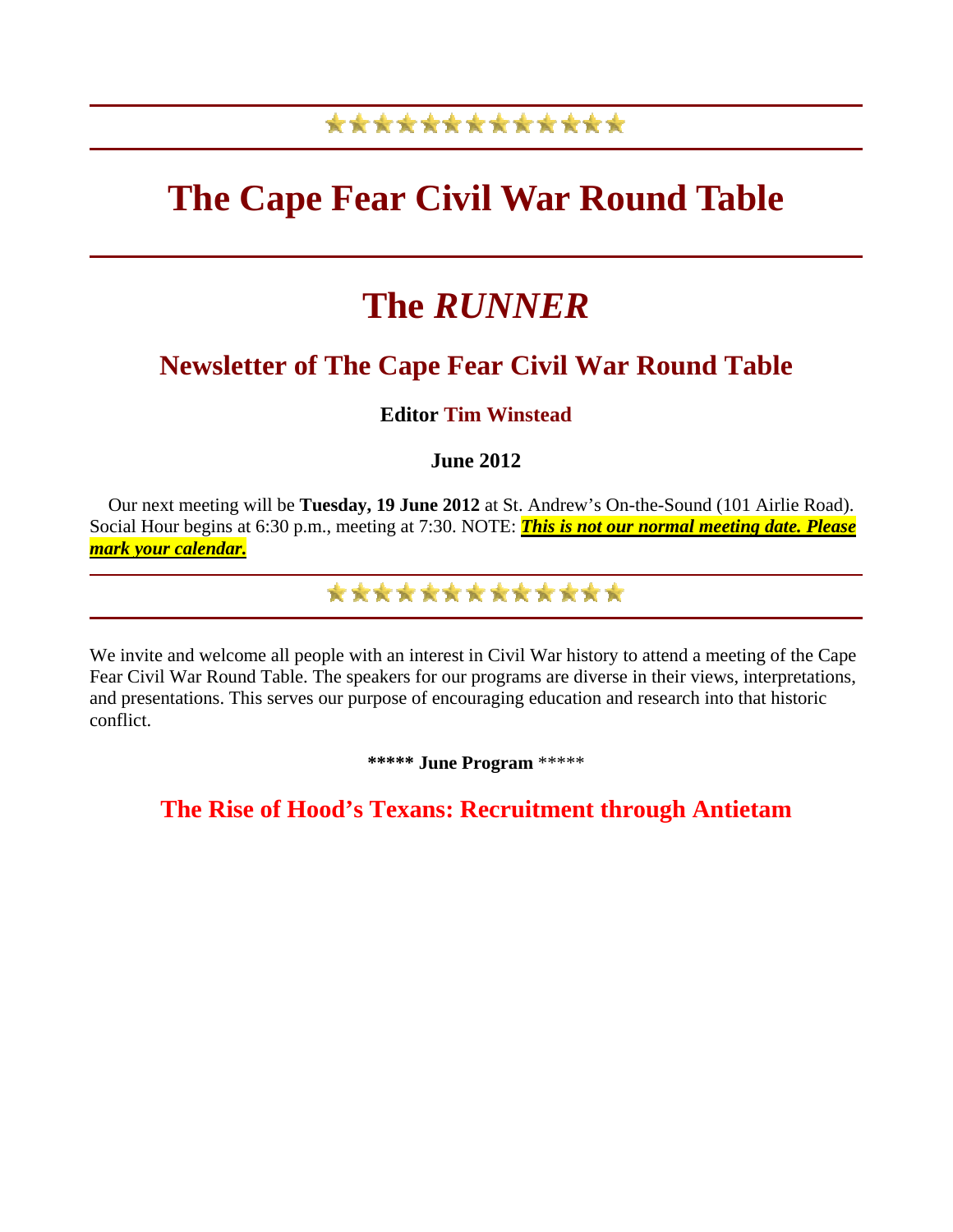

**Dr. Susannah Ural**

In the spring of 1861, Northerners and Southerners rushed to arms in response to the crisis at Fort Sumter and President Abraham Lincoln's call for volunteers. Some of those men organized into the Texas Brigade, which quickly rose to fame as one of the elite units of Confederate General Robert E. Lee's Army of Northern Virginia. The Texas Brigade was initially comprised of the First, Fourth, and Fifth Texas Infantry Regiments. After John Bell Hood became the Texas Brigade's brigadier on March 7, 1862, Hood's Texans quickly built their fighting reputations at Eltham's Landing, the Seven Pines, Gaines's Mill, Second Manassas, and in the Cornfield at Antietam.

 "The Rise of Hood's Texans: Recruitment through Antietam" discusses their early organization. Their first winter in camp, and their first campaign season in 1862 that begins so dramatically at Gaines's Mill and ends in bloody tragedy at Sharpsburg, Maryland.



**Hood's Fifth Infantry Regiment, Texas Volunteers 1861** <http://flags.nava.org/civil.html>

 Susannah Ural holds a Ph.D. in history from Kansas State University. She specializes in nineteenth-century America, with an emphasis on the socio-military experiences of Civil War soldiers and their families. She taught at Sam Houston State University in Texas from 2000 - 2009 and recently joined the history faculty at the University of Southern Mississippi. She is a senior fellow in USM's Center for the Study of War and Society and is also part of USM's Center for the Study of the Gulf South. Dr. Ural teaches courses on the U.S. Civil War era, nineteenth-century America, U.S. military history, and Irish-American and U.S. immigration history. She is an active member of the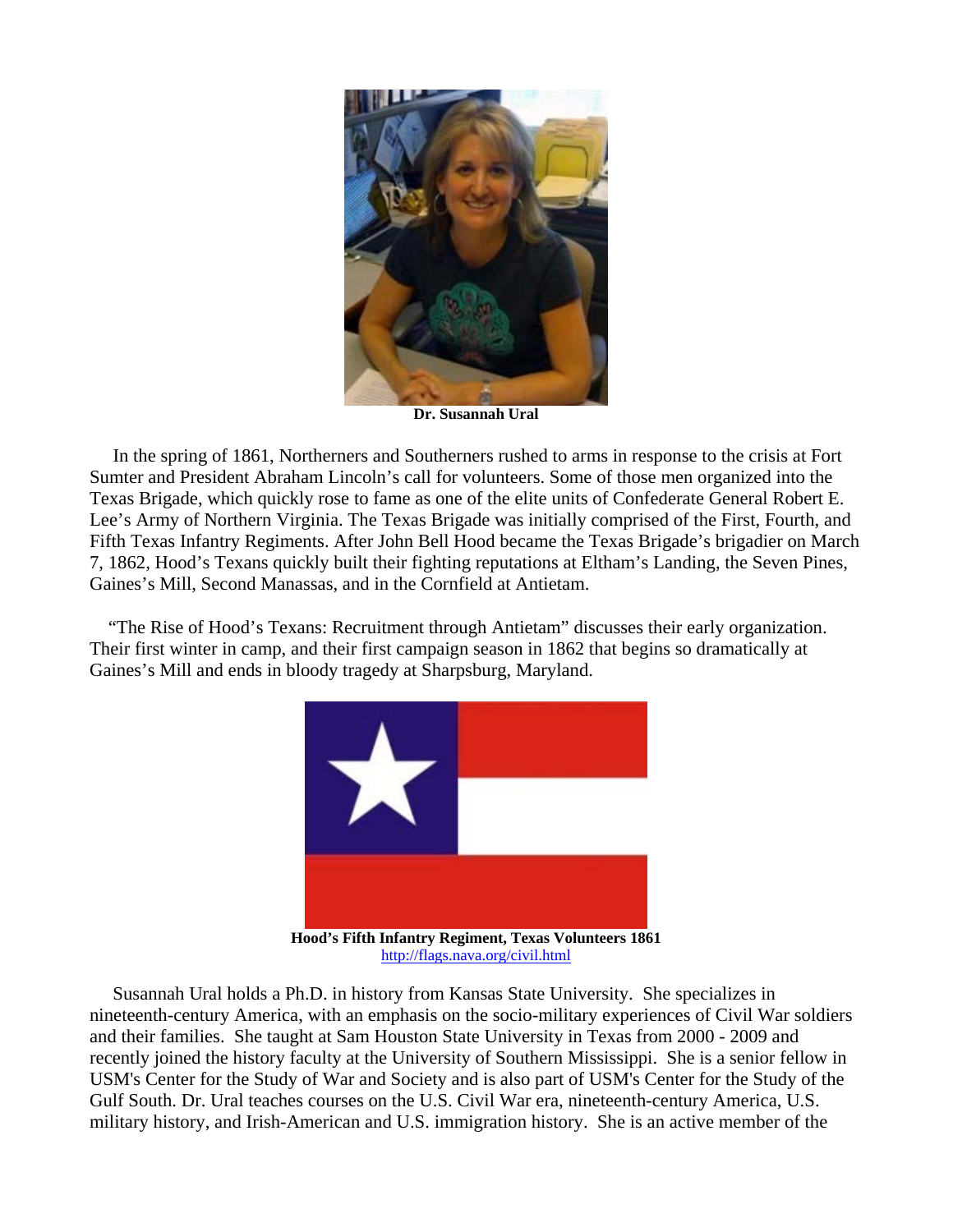Society of Civil War Historians, the Southern Historical Association, and the Society for Military History, and is on the editorial board of *The Journal of Military History* and the journal *War and Society*. Her masters and doctoral students generally write on socio-military topics, looking at the motivations and experiences of Civil War soldiers or they study a Civil War-era community responding to war.



 In 2006, Dr. Ural published *The Harp and the Eagle: Irish-American Volunteers and the Union Army, 1861-1865* (NYU Press). NYU Press published her edited essay collection, *Civil War Citizens: Race, Ethnicity, and Identity in America's Bloodiest Conflict*, in November 2010. She is the author of "'Remember Your Country and Keep Up Its Credit: Irish-Americans and the Union War Effort, 1861-1865" published in *The Journal of Military History* in 2005, and other articles and short essays relating to Irish-American military service and the Texas Brigade in popular magazines like *America's Civil War* (March 2009) and *Civil War Times Illustrated* (September 2007). She writes a regular series, "Ural on URLs," for *Civil War Times Illustrated* that reviews websites focused on the U.S. Civil War Era.

 Dr. Ural is currently writing a sweeping history of the Civil War that focuses on soldiers and families entitled *The People's Contest* (under contract, Osprey Publishing) and finishing her narrative history of John Bell Hood's Texas Brigade, which highlights the experiences of the men, the communities from which they came, and how they represented larger trends in Confederate society.

Editor

#### **\*\*\*\*\* Raffle Winners \*\*\*\*\***

#### **Raffle Master: Ed Gibson**

If you have books, prints, or other items that you would like to donate to the CFCWRT raffle, talk to Ed at our next meeting.

#### **May Meeting:**

Congratulations to the winners of the raffle.

*Battle Cry of Freedom* Martha Watson *Politically Incorrect Guide to the South* **Bob Cooke** *Never Call Retreat* Bill Carshaw **Starbuck Chronicles Bob Cooke** *Widow of the South* **Ed Mahoney** *With My Face to the Enemy* Martha Watson

#### **\*\*\*\*\* Trivia Questions for June 2012 \*\*\*\*\***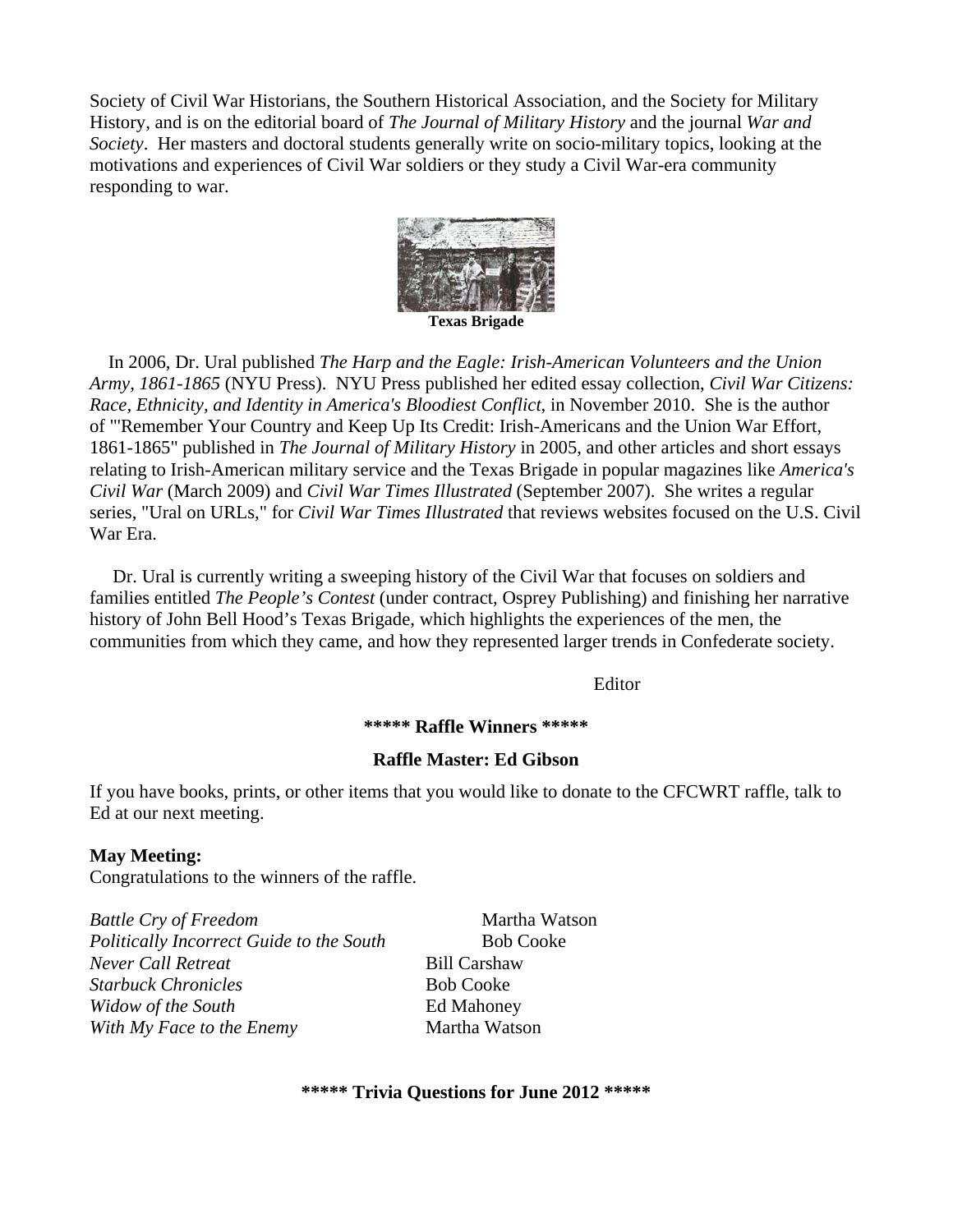**1 –** Who was the first commander of the Texas Brigade after it was formed on October 22, 1861?

**2 –** Where is Eltham's Landing?

**3 –** The Texas Brigade garnered a reputation for being somewhat disrespectful of military authority. How did they react to officers they felt were less than sufficient to command them?

**4 –** What observation did General Lee share with John Bell Hood about precautions needed when Hood's Texans were in an area?

**5 –** How many artifacts were recovered from the *Modern Greece* during the 1962 - 1963 salvage effort?

**6 –** Who was the famous passenger on the *Condor* when the ship ran aground on October 1, 1864? Why was this passenger so insistent on reaching shore and avoiding Yankee capture?

#### \*\*\*\*\* **Member News** \*\*\*\*\*

If you have member news that you think would be of interest to CFCWRT membership, let me know about it.

**1 – Martha Watson** and **Linda Lashley** made the May issue of *Civil War News* when they took part in the Cameron Art Museum's first living history weekend that commemorated the February 20-21, 1865 Battle of Forks Road.

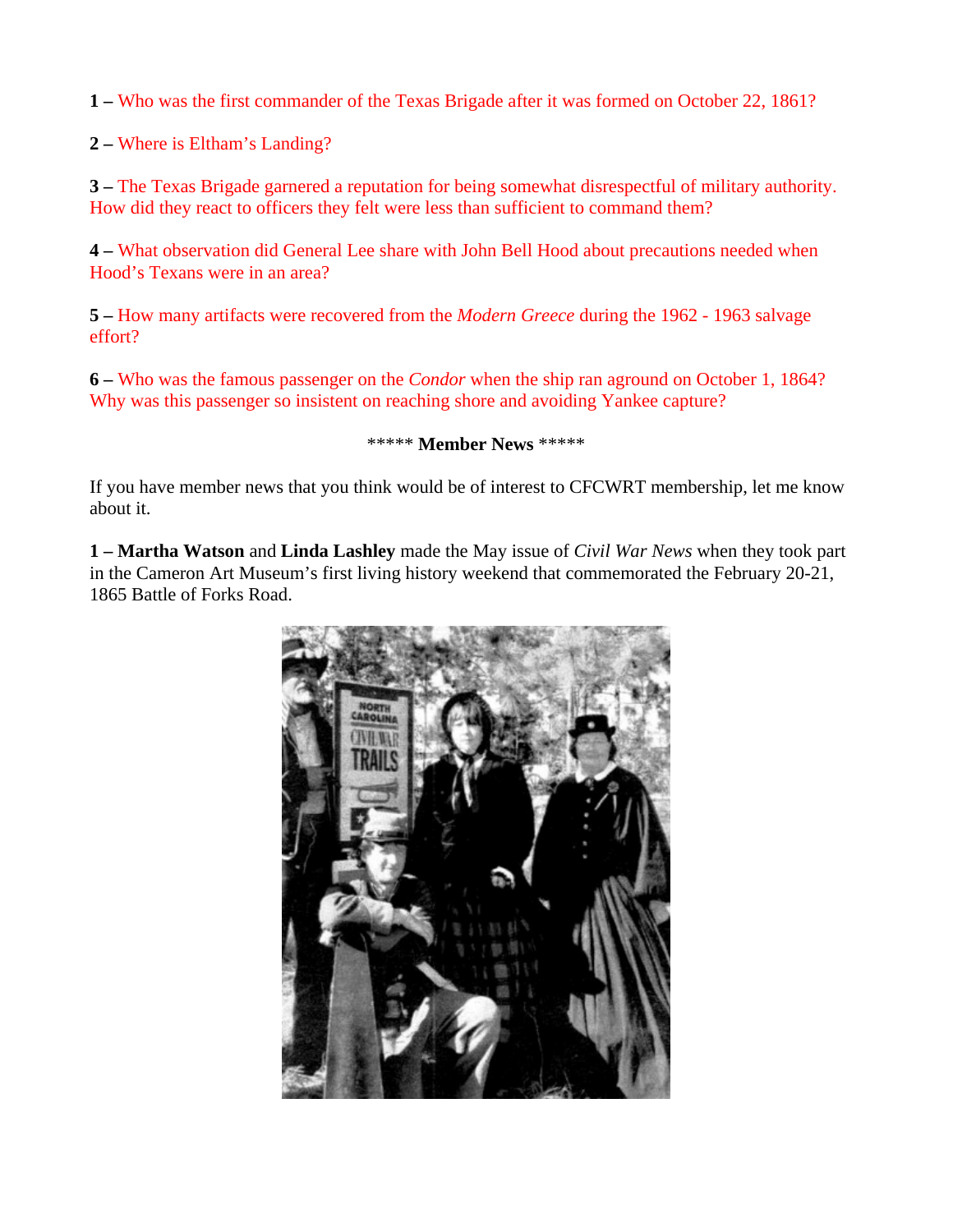**2 – Bob Maffitt** has received a certificate of award from the United Daughters of the Confederacy, Fort Fisher Chapter 2325, for his service during the Vietnam conflict and for his efforts to preserve the history of Captain John Newland Maffitt and the CSS *Florida.*

**3 -** A *Modern Greece* Commemoration Symposium will be held in the Azalea Room of the Fisher University Union at UNCW on **June 26, 2012** from 6:00 to 9:00 PM. Among the speakers will be outstanding historians who have written extensively about the Civil War and the impact that blockading running had on this area. **Robert Browning -** "Lincoln's Blockade," **Stephen Wise –**  "Four Years of Blockade Running," **Chris Fonvielle –** "Cape Fear Defenses," **Kevin Foster –**  "*Modern Greece* and its Career." Underwater archaeologist, **Gordon Watts**, will provide a view of underwater archaeology some fifty years after initial recovery efforts on the *Modern Greece.* The symposium will be free of charge; however, Pre-registration will be required – call 910-458-9042 or email: madeline.spencer@ncdcr.gov.

**4 –** On **June 27, 2012,** an Open House will be held at the North Carolina Underwater Archaeology Branch Lab at the Fort Fisher Historic Site. The Open House will be free of charge and will allow the public to tour the lab and talk to Archaeologist and Historians about the 1862 salvage and later activities in the Cape Fear region. Hours of the tours will be from 10:00 AM until 3:00 PM.

**5 – 1st NC Co. E -** The newly formed 1st North Carolina Company E has made the **Cameron Art Museum** its home site. The unit will provide monthly civil war activities on the museum's grounds, so come and watch drills, rifle firings and more. Engage with the reenactors about their passion for providing living history and explore the historic Civil War site where the Battle of Forks Road took place. The museum's site is where Major General Robert F. Hoke made his last stand against Union soldiers comprised primarily of U.S. Colored Troops in the final fight for Wilmington on February 20, 1865. Check the museum website<http://www.cameronartmuseum.com/index.php?c=calendar> for the calendar events involving the  $1^{st}$  NC. The next drill will be held on May 19th from 10:00AM – 2:00PM.

**6 –** On May 12th, **Bob Cooke, Becky Sawyer, Dan Geddie, Dale Lear, Joe Hack,** and **Tim Winstead** attended the North Carolina Military Historical Society's Civil War Symposium at the NC Museum of History in Raleigh. The speakers, several of whom had previously spoken to the Round Table and several others, who should in the future, were excellent in their presentations that focused on North Carolina and its people during the Civil War.

**7 –** The members of the CFCWRT are always glad when visitors join us at our meetings. **Larry Hathcock,** from the **Michigan Regimental Round Table (**[http://www.farmlib.org/mrrt/\)](http://www.farmlib.org/mrrt/)**,** probably traveled the farthest to attend our meeting. Larry, who lives in Ortonville, Michigan, was making a tour of sites of the naval war along the eastern seaboard that included stops in Annapolis, Norfolk, and Fort Fisher.

#### **\*\*\*\*\* June 1862 \*\*\*\*\***

 In June 1862 McClellan continued his advance on Richmond. Lincoln complained that his approach was too cautious and that McClellan was not taking advantage of the confusion and panic Unionist spies had detected in Richmond.

June 1<sup>st</sup>: Robert E Lee was given command of the Confederate troops defending Richmond following the wounding of General Johnson. A renewed Confederate assault on Fair Oaks resulted in many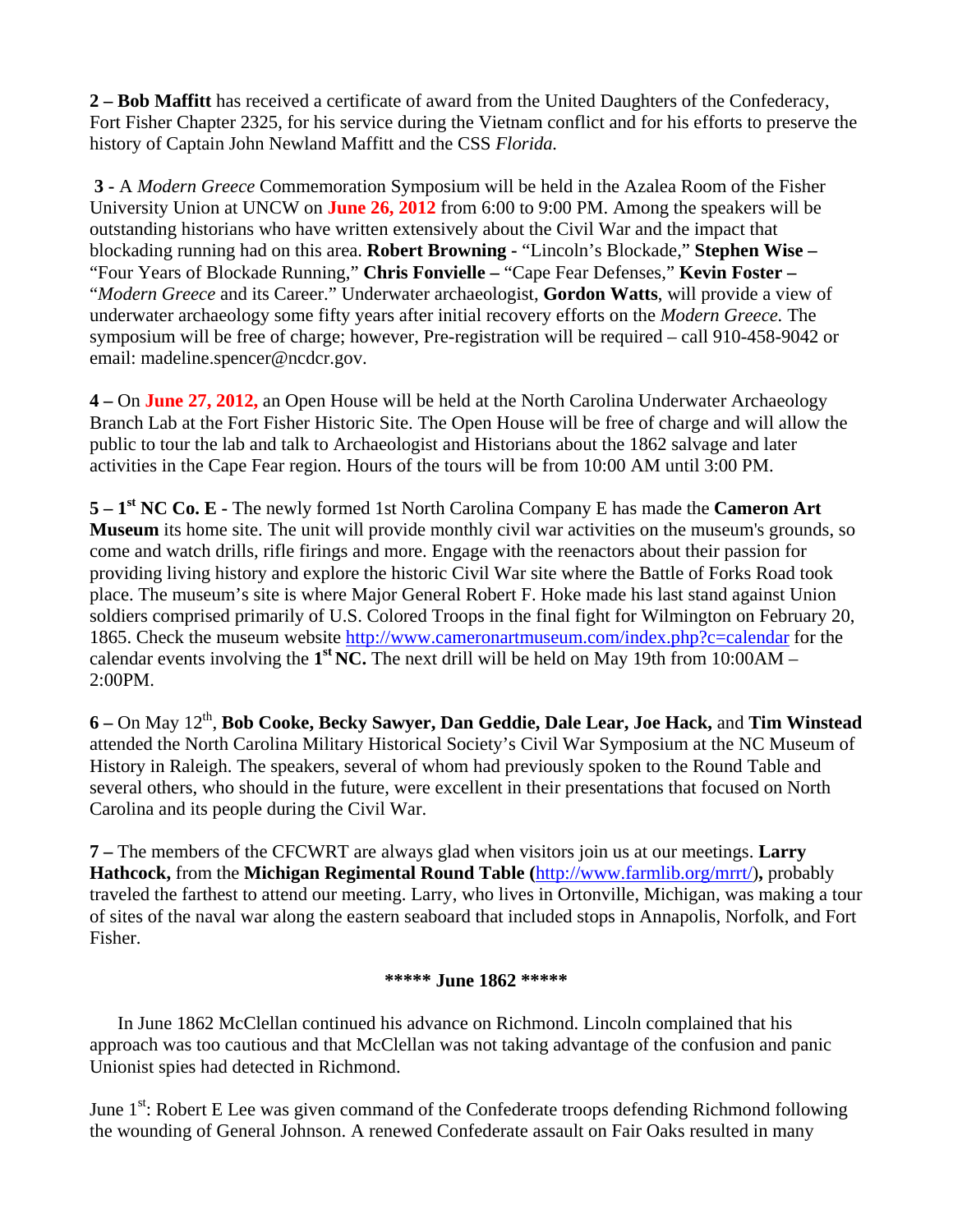Confederate casualties – in total the Confederates lost 8,000 men killed, wounded or missing at Fair Oaks. The Unionists lost nearly 6,000 men in total.

June 3<sup>rd</sup>: Corinth, Mississippi fell to Unionist forces. Their next target was Memphis, Tennessee. A Unionist advance threatened Charleston, South Carolina.

June 4<sup>th</sup>: The Army of the Potomac prepared for their advance on Richmond.

June  $6<sup>th</sup>$ : This day dealt two major blows to the Confederates. First, they lost Ashley Turner, considered to be a highly gifted cavalry commander at a time when cavalry units were coming more and more into the war. Second, in a confrontation on the Mississippi, the Confederate Navy lost seven out of eight armed riverboats to a Union fleet that lost none of its seven gunboats. The Confederates lost 80 men killed or wounded and had over 100 taken prisoner. The fleet was guarding Memphis, which fell to Union forces that day. The victory also meant that the Unionist Navy had effective control of the whole of the Mississippi River where it was navigable.

June 7<sup>th</sup>: Unionists reconnaissance units came into sight of Richmond. In New Orleans, General Butler sentenced William Mumford to death for tearing down the Union flag flying over the city's mint.

June 8<sup>th</sup>: 8,000 Confederate troops fought 18,000 Union troops at Cross Keys in the Shenandoah Valley. At the same time another battle took place at Port Republic, four miles along the Valley. Neither battle is conclusive but in total the Unionists lost 850 men killed and wounded. The Confederates lost about 600 men in both battles.

June  $12^{th}$ : After three days rest, Jackson's army made a move to Richmond to support Lee. Jackson's 20,000 men had effectively tied up 60,000 Unionist troops in the Shenandoah Valley. Jefferson Davis had initially feared a two-pronged Unionist attack on Richmond but the work of Lee all but ruled this out.

June  $15<sup>th</sup>$ : Reports from scouting parties convinced Lee that McClellan's communication lines were very weak. In an attempt to outthink McClellan, Lee sent 10,000 in the direction of the Shenandoah Valley ostensibly to support Jackson– even though they would never get there as Jackson's men were marching at speed for Richmond. Lee hoped that McClellan's poor communication would convince him to keep his 60,000 men in the Valley to fight the extra 10,000 men who marched to be seen by the Unionists – but who were never intended to get to the Shenandoah Valley.

June  $17<sup>th</sup>$ : President Lincoln was still not convinced that his generals were as offensively minded as he was. Lincoln believed that General John Pope fitted this requirement and appointed him commander of the newly created Army of Virginia.

June  $18<sup>th</sup>$ : Lincoln wrote to McClellan urging him to attack Richmond. He wrote that with 10,000 less men – those men who had been directed to the Shenandoah Valley – the city was ripe for taking. McClellan viewed the situation differently. He believed that the Confederates had to be exceptionally well dug in and confident of victory if they could allow 10,000 men to leave the city. His response to Lincoln's exhortation to be more aggressive was to be more cautious!

June  $19<sup>th</sup>$ : Lincoln made it known that he planned to outlaw slavery in all states in America.

June  $24<sup>th</sup>$ : The first exchange of fire took place between troops near Richmond.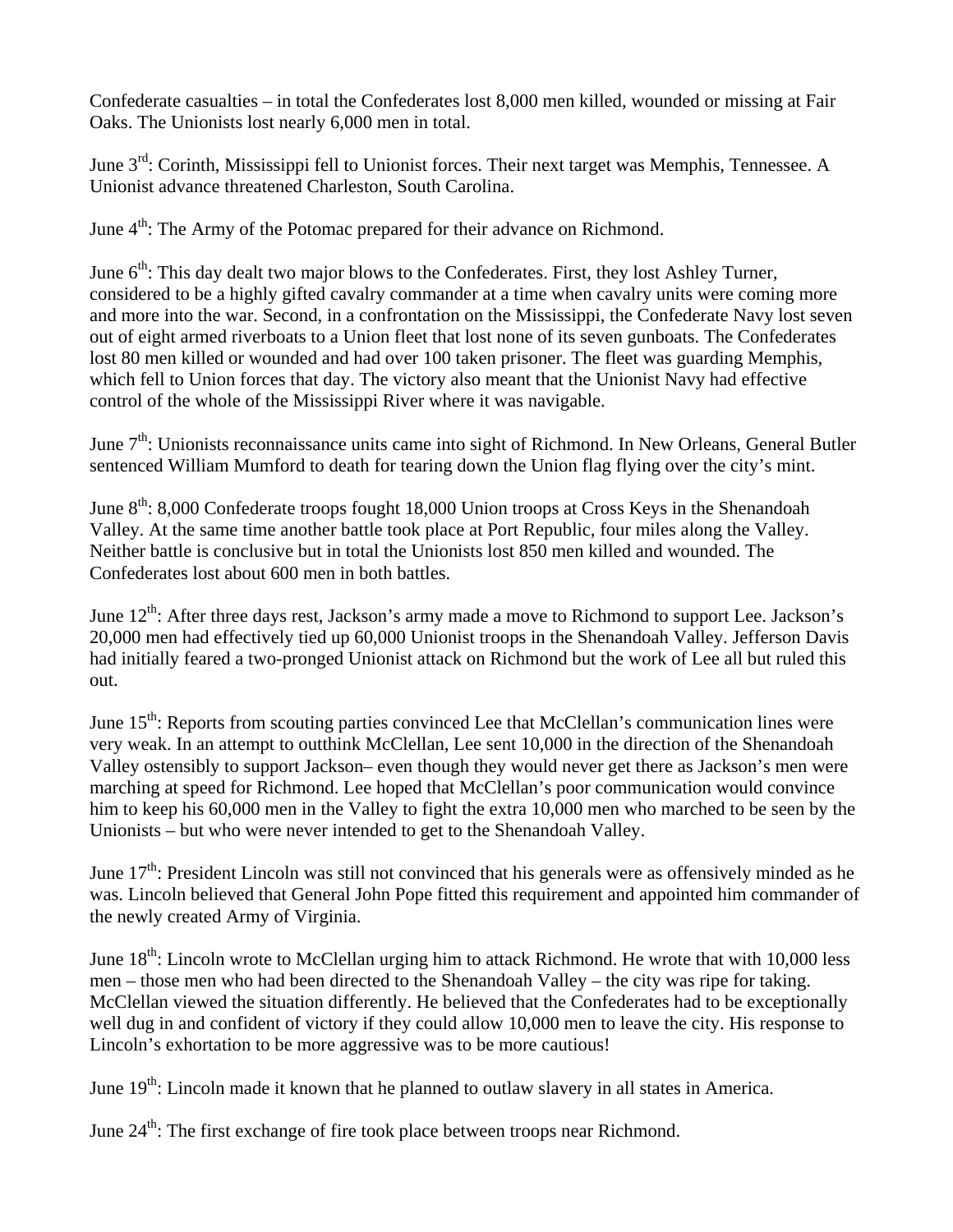June 25<sup>th</sup>: McClellan ordered his men to advance on the left flank of Richmond. He also sent a letter to Washington DC that stated that he was facing an army of 200,000 men and that if he lost to them it would not be his fault and that he would die fighting with his men. McClellan made it clear that if he did lose the battle, there was nothing to stop the Confederates attacking the capital. To the end McClellan remained cautious. But it was a simple fact. If he did lose, what would stop Lee and then Davis entering Washington DC?

June 26<sup>th</sup>: Lee attacked Unionist forces outside Richmond at Mechanicsville. Lee had decided that attack was his best form of defence. However, an accurate and severe Unionist artillery bombardment threw back the Confederates. Lee withdrew his forces. McClellan remained very cautious and feared that a second attack would be more successful. Despite arguments to the contrary from his in-the-field commanders, McClellan ordered his forward troops to withdraw from their entrenched lines.

June  $27<sup>th</sup>$ : Lee's men attacked as expected but the Unionists he expected to face were withdrawing across the Chickahominy River. The withdrawal was disciplined but the Confederates did capture a large amount of Union supplies. Lincoln was furious that McClellan had been overcautious.

June 28<sup>th</sup>: The Union Army continued its withdrawal and destroyed supplies at White House Landing rather than let them fall into the hands of the Confederates.

June  $29^{th}$ : The Army of the Potomac continued its withdrawal.

June  $30<sup>th</sup>$ : Lee ordered an attack on McClellan's troops with all the 80,000 men at his disposal. However, it was never coordinated and by dusk it was plain that the attack had not been anywhere near decisive. If anything, the failed attack acted as a boost to the Unionists after what had happened in the previous three days.

#### Source: <http://www.historylearningsite.co.uk/june-1862-civil-war.htm>, accessed April 17, 2012. **\*\*\*\*\* June 1862 cont'd \*\*\*\*\***

 While the blockade runner*, Modern Greece,* was floundering off Fort Fisher on the morning of June 27, 1862, Union General Ambrose Burnside was approving the formation of a regiment of loyal Union men in Carteret County. The **First North Carolina Union Volunteers** was to be commanded by a member of General John Foster's staff, Captain Edward E. Potter, and its purpose was to protect the loyal citizens in the Union occupied portion of North Carolina. The volunteers were to be a home guard as clarified by an enlistment poster distributed among the citizens.

#### **TO THE PEOPLE OF EASTERN NORTH CAROLINA**

The Government of the United States, by Major-General Burnside in command of the Department of North Carolina, has authorized the raising of a regiment in the Eastern part of this State, which regiment will be under the protection of the United States, and commanded by a United States Officer. We, the undersigned, having full authority so to do, invite the citizens of this and neighboring counties to assist us in this enterprise.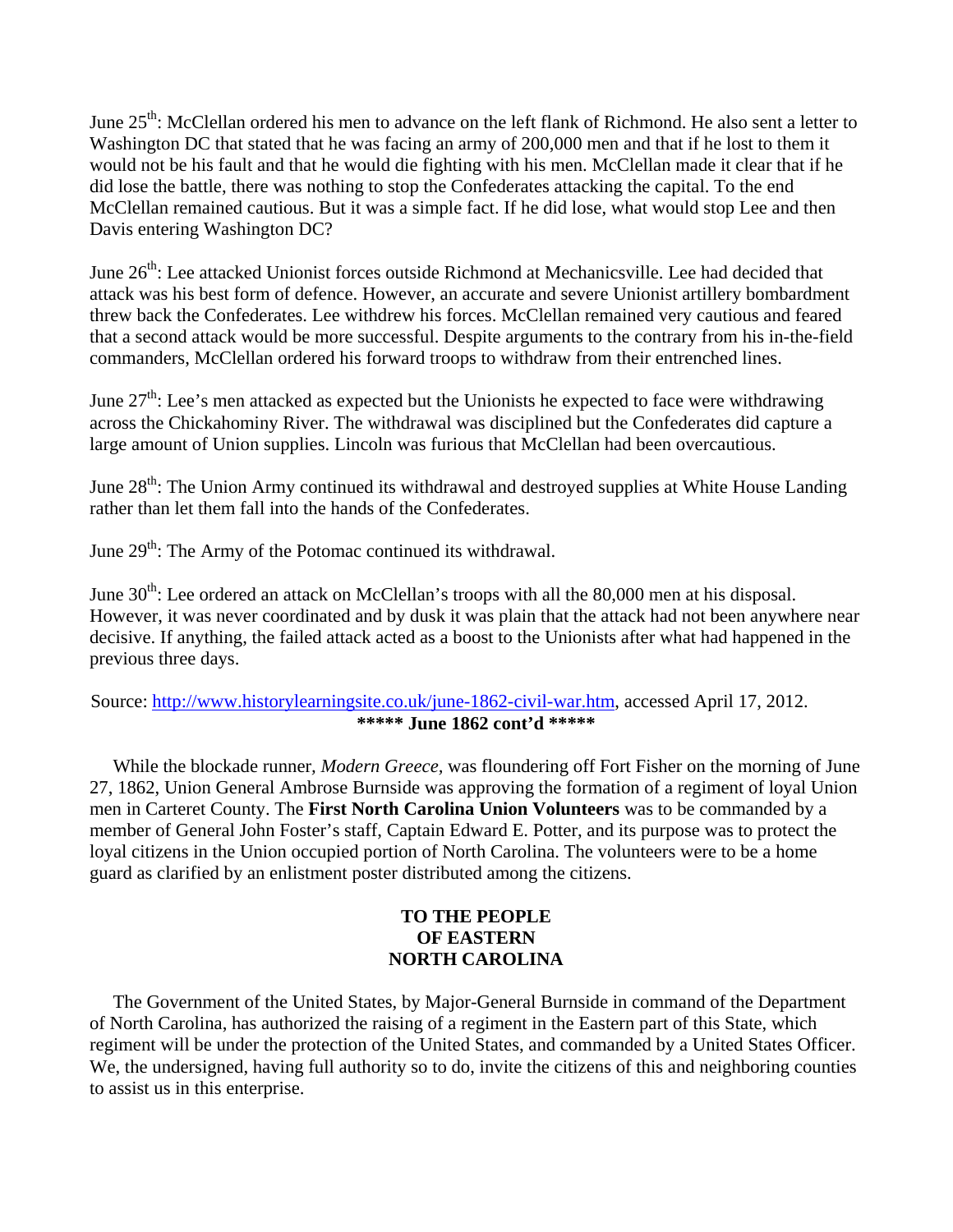All who are willing to enlist under the "Old Flag," will be paid, clothed, and fed by the United States.

 The Line Officers will be chosen by the men of the respective companies. The Colonel, Lieutenant Colonel, Major, and Adjutant will be appointed by the United States.

 It is to be understood that this regiment is intended for the protection of loyal citizens by bringing them together under military discipline and will not be called upon to leave the State. Those able to bear arms who stand aloof from this movement cannot expect that the Government will protect those who make no effort to aid themselves.

#### **EDWARD E. POTTER, Capt. U.S.A. Col. Commanding 1st Reg. N.C.V.**

 **JOHN R. RESSVESS Acting Lieut. Col. 1st Reg. N.C.V.**

#### **Washington, Beaufort Co. North Carolina**

Why did some white North Carolinians take up arms against their own state? This was a complex question that involved more than anti-secession feelings or opposition to slavery. In Wayne K. Durrill's *War of Another Kind: A Southern Community in the Great Rebellion*, Durill examined the stresses created between the planters, yeoman farmers, landless white laborers, free blacks and slaves in Union occupied coastal North Carolina (Washington County). For some men, the formation of Union Volunteers provided a means of "payback" against some of their neighbors and an opportunity to seize property. For others, it was a matter of economics and surviving in the turmoil that impacted their lives for the Federal Government had committed to support the volunteers and their families, if they pledged loyalty to the Union. Later in the war, the Union  $2<sup>nd</sup>$  Regiment provided a haven for deserters and draft escapees from the Confederate Army. For whatever their reasons, more than 1,300 men chose to serve with the Union Army.

Eventually, the North Carolina Volunteers of the  $1<sup>st</sup>$  and  $2<sup>nd</sup>$  Regiments became involved in more than just garrison duty. Usually they became involved through Union attacks into Confederate North Carolina or Confederate attacks into the occupied areas. In early 1864, Confederate General George Pickett led an expedition against New Bern. At Beech Grove near that city, the Confederates captured 53 men in Company F,  $2^{nd}$  Regiment on February 1, 1864 – 27 of those men had previously deserted from the Confederate army. Pickett ordered a court martial and 22 of the men were hung at Kinston between February 5nd and February 22<sup>nd</sup>. The controversy that resulted from Pickett's actions continued long after the end of the war.

 Guerrilla warfare became a way of life in the coastal regions. The true nature of a "civil war" was experienced by many of those who lived in the eastern part of North Carolina for they endured more than a Northern or Southern invader marching through their lives – they endured the loss of nearly everything to men who had been their neighbors and they endured these wretched conditions for over three years. Whether unionist, secessionist, free black, or slave, their lives were forever changed by the war and the hard peace that followed. The war had utterly destroyed any concept of what had been law or justice.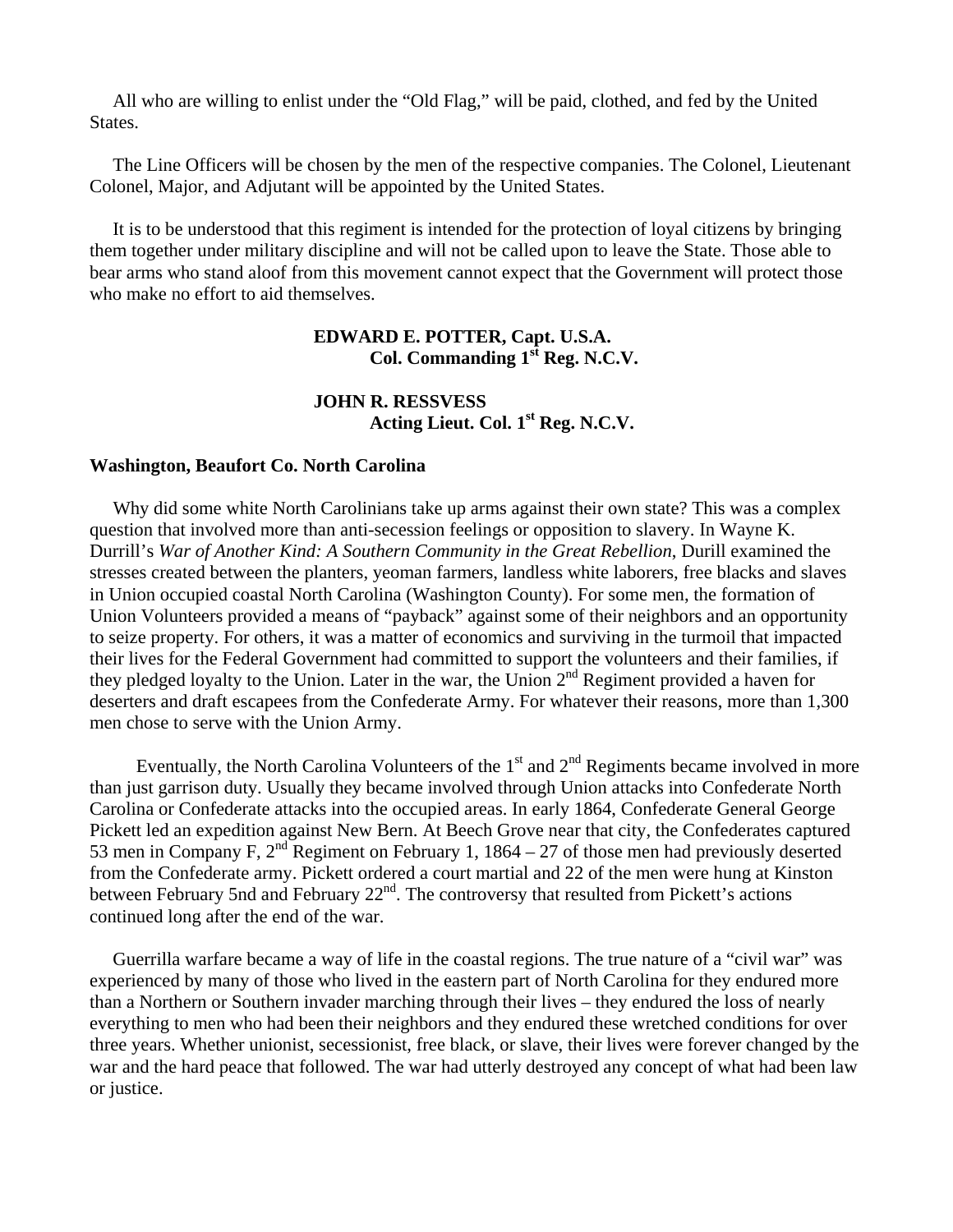Source: Donald E. Collins, "Eastern North Carolinians in the Union Army: The First and Second North Carolina Union Volunteer Regiments, [http://homepages.rootsweb.ancestry.com/~ncuv/collins1.htm](http://homepages.rootsweb.ancestry.com/%7Encuv/collins1.htm)  accessed April 27, 2012.

Source: Wayne K. Durrill, *War of Another Kind: A Southern Community in the Great Rebellion* [Oxford: Oxford University Press, 1990].

Editor

**\*\*\*\*\* May Program** \*\*\*\*\*

### **Blockade Runner** *Modern Greece –* **Archaeology Program**

 **Dr. Mark Wilde-Ramsing** provided our membership with a view of Civil War blockade running and the underwater salvage and mapping efforts that have been done since the *Modern Greece* was rediscovered in 1962. Fifty years of underwater archaeology efforts have added a significant number of shipwreck sites, artifacts, and archaeological preservation techniques to our knowledge of events that occurred during the heady days of blockade running on the Cape Fear.



*Modern Greece –* **artist rendition**

 Mark began his presentation with a look at the Mosley 1733 and the Collet 1770 maps of the Cape Fear – the difference, and what made this region so important to the blockade running trade, was New Inlet. Opened by a 1761 storm, this inlet provided two entrances into the Cape Fear River. These two inlets and the shallow waters of Frying Pan Shoals made it difficult for the Union Blockading Fleet to easily prevent ships from entering the river. As the war continued, New Inlet and Wilmington increased in importance to the Confederate war effort. While many sleek blockade runners made successful runs into and out of the Cape Fear River, the lumbering *Modern Greece* failed in the attempt.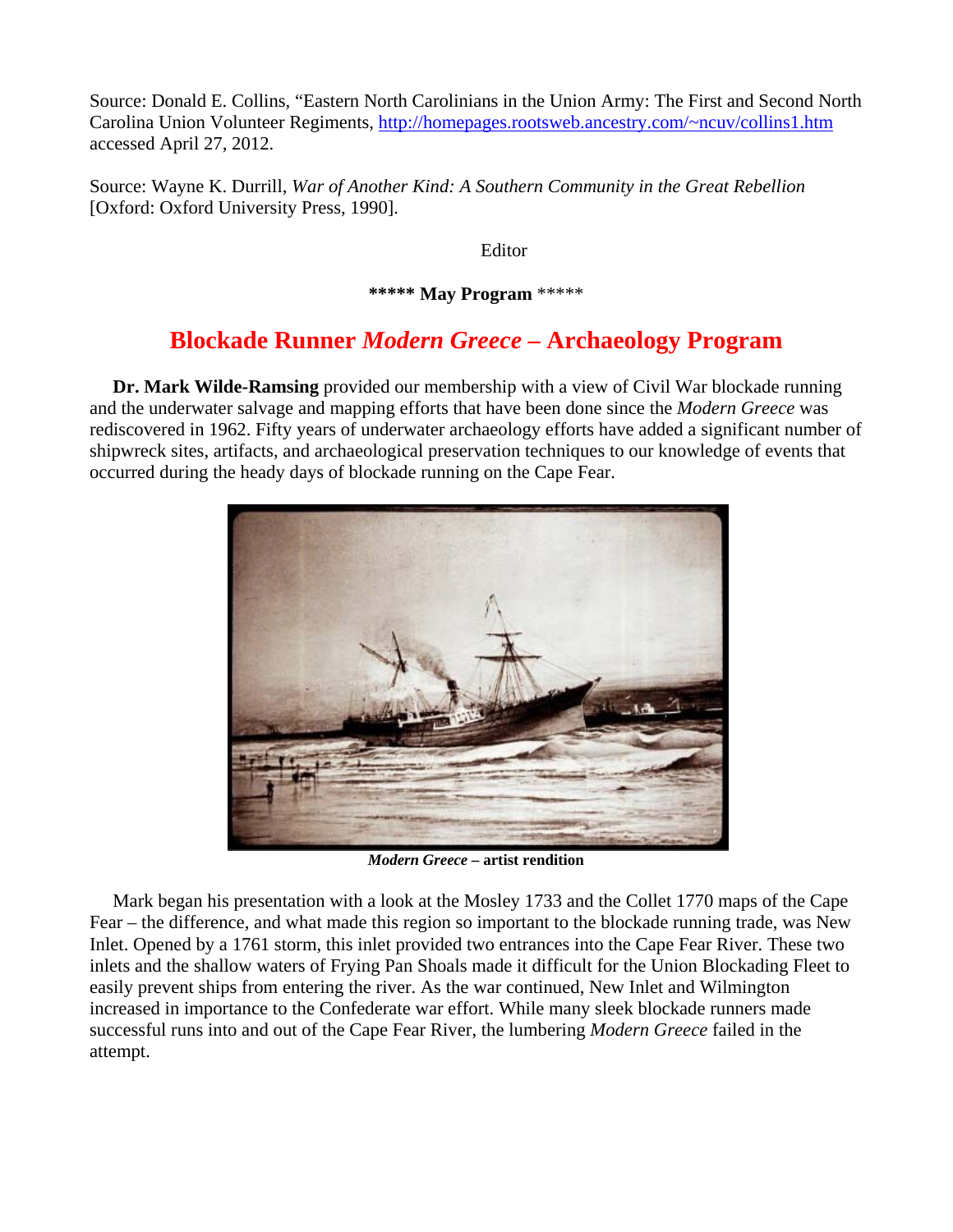The following explains the significance of the underwater wrecks that were numerous in the Cape Fear region. This information was taken from the "National Register of Historic Places Nomination: Cape Fear Civil War Shipwreck District" that Mark and Wilson Angley submitted in September 1985.

During the Civil War at least thirty-one steam and twenty-two sail blockade-runners, as well as a wide assortment of Federal and Confederate military vessels were lost in the Cape Fear River area. With the exception of the USS *Peterhoff*, which was lost in a collision, all wrecks were stranded along the beach or on inlet shoals and sank in shallow waters (<30 feet). Upon wrecking, a vessel became the focus of furious attempts to save it and its cargo. The Federals had the decided advantage in efforts to recover the total vessel since they could approach from sea with tugboats. The Confederates concentrated on a wreck's cargo, which was not only more important to their specific need, but could be unloaded with ease onto the beaches which they controlled.



**Mark Wilde-Ramsing – Underwater Archaeologists**

 Mark explained the early efforts of the first navy divers to recover artifacts from the *Modern Greece.* He then discussed the laws that North Carolina enacted to protect shipwrecks in the waters of this state. His presentation touched on the mapping and survey of shipwreck sites and the advances in technology that have aided in these efforts. After giving a brief history of several of the blockade runners and the CSS *Raleigh,* Mark ended his presentation with references to the March 2012 recovery efforts by an ECU led group to complete the discovery and cataloging of artifacts that have remained in outdoor holding tanks at the Underwater Archaeology Lab at Fort Fisher since 1962 - 1963. After 150 years, the *Modern Greece* continued to yield pertinent "bits of history" about the story that was blockade running in the Cape Fear during the Civil War.

Editor

Note: The photo of the blockade runner shown in the May issue was incorrectly identified as the *Modern Greece.*

**\*\*\*\*\* Comments and Suggestions \*\*\*\*\***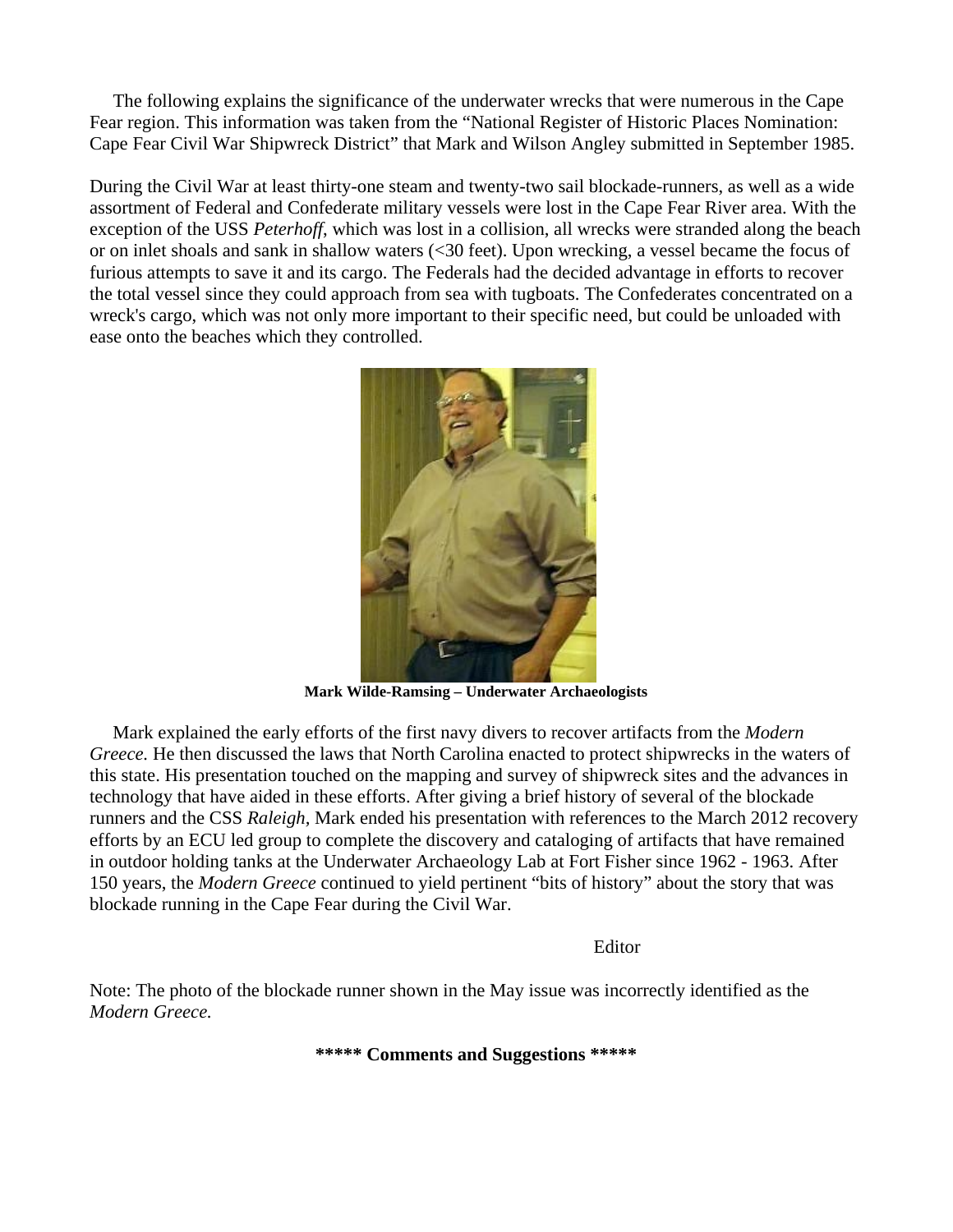Comments and suggestions to make the Cape Fear Civil War Round Table and "The Runner" more relevant to your Civil War experience are welcomed. Send them to me at [tpwinstead@gmail.com.](mailto:tpwinstead@gmail.com) Please include "CFCWRT News" in your Subject line.

#### **\*\*\*\*\* Trivia Questions for May 2012 \*\*\*\*\***

**1 –** Who was the first commander of the Texas Brigade after it was formed on October 22, 1861? **Louis Trezevant Wigfall**. Born in South Carolina in 1816 and a transplant to Texas in 1846, Wigfall was a lawyer who was very active in Texas politics. He entered the United States Senate in 1859 as a leading fire-eater and representative of the states' rights and slavery positions. On April 12, 1861, Wigfall was in Charleston, South Carolina urging Anderson to surrender Fort Sumter to Confederate forces. He served as an aide to Jefferson Davis and a member of the Provisional Congress. Appointed brigadier by Jefferson Davis, Wigfall was commander of the Texas Brigade until he resigned to enter the Confederate Senate.

Initially a supporter of Davis, Wigfall became a leading opponent of his former friend. After the Confederacy's fall, Wigfall moved to England where he continued to push for the rise of the old Confederacy. He relocated to Baltimore in 1872 and died in Galveston on February 18, 1874.

Source:<http://www.tshaonline.org/handbook/online/articles/fwi04,>accessed April 22, 2012.

**2 –** Where is Eltham's Landing? During the Peninsular Campaign, McClellan dispatched William B. Franklin's division to make a amphibious landing at Eltham's Landing (West Point) on the York River to position his troops behind Joe Johnston's retreating Confederates. W.H.C. Whiting's division was sent to oppose Franklin's force. **John Bell Hood** led his Texas Brigade with Wade Hampton's Legion in attacking Franklin and driving the Union troops back and allowing Johnston's wagon train to escape.

Source:<http://www.hmdb.org/Marker.asp?Marker=17505> , accessed April 22, 2012.

**3 –** The Texas Brigade garnered a reputation for being somewhat disrespectful of military authority. How did they react to officers they felt were less than sufficient to command them? From an article in the *Civil War Times:*

 One of the first challenges came when the men were organized into units, and officials in Richmond appointed their regimental officers. Although the recruits knew to expect this, they insisted on having some say in the process. The  $4<sup>th</sup>$  Texas, for example, refused to have R.T.P. Allen as their colonel – they had had enough of his martinet manners in their training camps back home. The 5th Texas took note of Frank Schaller's pageantry, foreign accent and, perhaps, his Jewish heritage, though the men said nothing about it. But Schaller awoke on morning to find his horse's mane and tail cropped and the girth cut from the saddle, and he promptly left camp. The  $5<sup>th</sup>$  finally accepted as their leader, if briefly, Colonel J.J. Archer, though many remained suspicious of the "too-near-Yankeedom" Marylander. And they made such a mockery of Major J.Q. Quattlebaum's name and habits that the man resigned, insisting "that if he had to associate with devils he would wait until he went to hell, where he could select his own company."

Source: Susannah J. Ural and Rick Eiserman, "The Winter That Made the Texas Brigade," *Civil War Times,* August 2011.